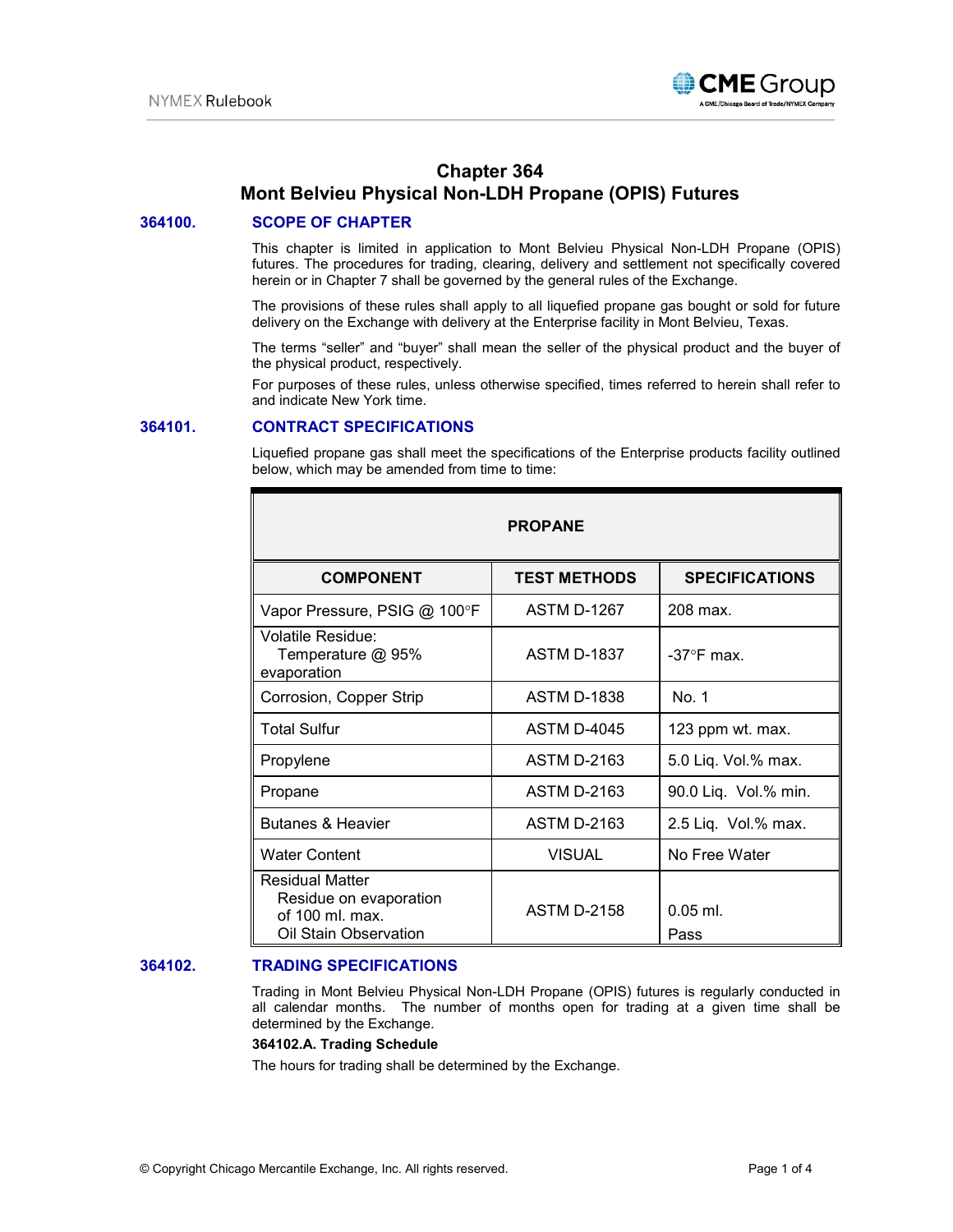

#### **364102.B. Trading Unit**

The contract unit shall be 42,000 U.S. gallons (1,000 U.S. barrels). There shall be no volume tolerance permitted under these rules.

The volume delivered shall be determined at 60 degrees Fahrenheit using Gas Processors Association ("GPA") Standard 2142.

#### **364102.C. Price Increments**

The minimum price fluctuation shall be  $$0.00001$  (0.001¢) per gallon. Prices shall be quoted in dollars and cents per gallon.

#### **364102.D. Position Limits, Exemptions, Position Accountability and Reportable Levels**

The applicable position limits and/or accountability levels, in addition to the reportable levels, are set forth in the Position Limit, Position Accountability and Reportable Level Table in the Interpretations & Special Notices Section of Chapter 5.

A Person seeking an exemption from position limits for bona fide commercial purposes shall apply to the Market Regulation Department on forms provided by the Exchange, and the Market Regulation Department may grant qualified exemptions in its sole discretion.

Refer to Rule 559 for requirements concerning the aggregation of positions and allowable exemptions from the specified position limits.

## **364102.E. Termination of Trading**

No trades in the Mont Belvieu Physical Non-LDH Propane (OPIS) futures shall be made after the second-to-last business day of the expiring contract month (the "last trade date"). In the event that the originally listed last trade date is declared a holiday, the last trade date will move to the business day immediately prior. Any contracts remaining open after the last trade date must be either:

- (A) Settled by delivery which shall take place on the last business day of the delivery month.
- (B) Liquidated by means of a bona fide Exchange for Related Position ("EFRP") pursuant to Rule 538. An EFRP is permitted in an expired futures contract until 3:30 p.m. on the last trade date of the expiring futures contract. An EFRP which establishes a futures position for either the buyer or the seller in an expired futures contract shall not be permitted following the termination of trading of an expired futures contract.

### **364103. INSPECTION**

Inspection of product shall be conducted in accordance with the standard operating practice at the Enterprise facility.

# **364104. DELIVERY**

Delivery shall be made free-on-board ("F.O.B.") at the Enterprise facility or, with the mutual agreement of the buyer and the seller, at any pipeline, storage facility, or fractionation facility in Mont Belvieu, Texas. Delivery shall be made with all applicable Federal executive orders and all applicable Federal, State and local laws and regulations.

For the purposes of this rule, the term F.O.B. shall mean a delivery in which the seller delivers to the buyer liquefied propane gas which is free of all liens, encumbrances, unpaid taxes, fees and other charges.

The seller shall retain title to and bear the risk of loss for the product until the product is delivered to the buyer.

Delivery shall be made by any of the following methods: (1) by in-well transfer at the Enterprise facility. For purposes of this rule, in-well transfer is defined as the transfer of title on the books from the seller to the buyer as a result of the issuance of a Product Transfer Order or an equivalent document; or (2) by book transfer, provided that both the buyer and the seller mutually agree to such transfer. For purposes of this rule, book transfer is defined as a book adjustment effecting a title transfer between seller and buyer.

#### **364105. DELIVERY PROCEDURES**

#### **364105.A. Notices of Intention to Deliver and Notices of Intention to Accept**

1. Notice of Intention to Deliver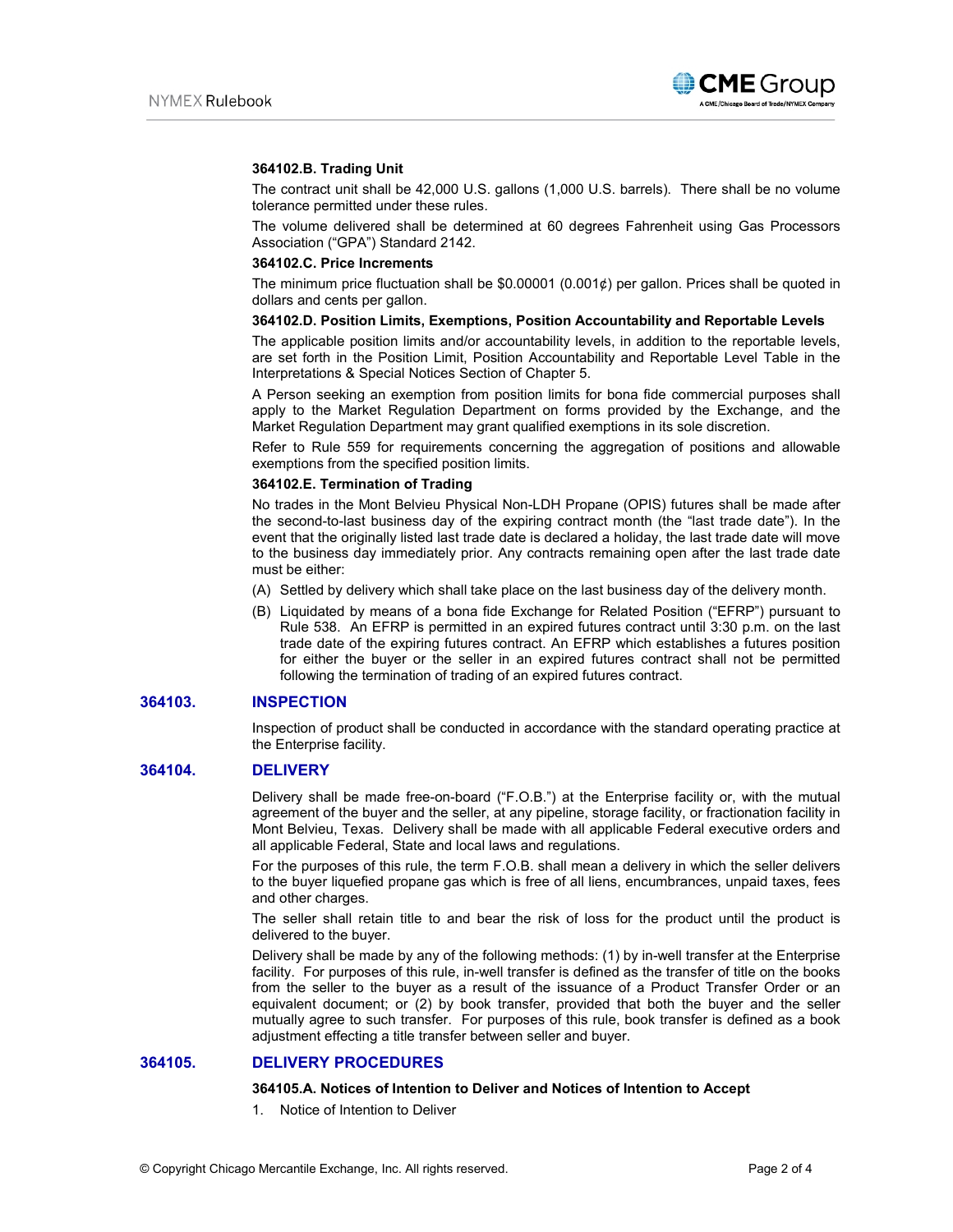

By 4:00 p.m. on the last trade date, Exchange clearing members having open short positions shall provide the Clearing House with a Notice of Intention to Deliver. The Notice of Intention to Deliver must be in the form prescribed by the Exchange and must include: the name of the seller(s); the number of contracts to be delivered; and shall also provide any additional information as may be required by the Exchange.

2. Notice of Intention to Accept

By 4:00 p.m. on the last trade date, Exchange clearing members having open long positions shall provide the Clearing House with a Notice of Intention to Accept. The Notice of Intention to Accept must be in the form prescribed by the Exchange, and must include: the name of the buyer(s); the number of contracts to be accepted; and shall also provide any additional information as may be required by the Exchange.

#### **364105.B. Notice Day**

The Clearing House shall allocate Notices of Intention to Deliver and Notices of Intention to Accept by matching size of positions and preferred locations, to the extent possible. The Clearing House shall provide Assignment Allocation Notices to the respective clearing members no later than 6:00 p.m. on the last trade date. The day on which the Assignment Allocation Notices are provided to the clearing members shall be referred to as "Notice Day". Assignment Allocation Notices are not transferable.

**364105.C. Buyer's Clearing Member Delivery Instructions** As soon as possible after receipt from the Exchange of an Assignment Allocation Notice, but no later than 10:00 a.m. on the last business day of the contract month, the buyer's clearing member shall provide the Clearing House and the seller's clearing member identified in such Assignment Allocation Notice properly completed Delivery Instructions, in the form prescribed by the Exchange, which must include the following information: the name of seller(s); the assignment number; the seller's choice of eligible facility; the number of contracts to be delivered; the method of delivery; and any additional information as may be required by the Exchange.

**364105.D. Amendment to Delivery Instructions** Except as provided in this section 105.D, Notices of Intention to Deliver and Notices of Intention to Accept may not be amended after they have been provided to the counterparty and the Clearing House. However, upon mutual consent of the parties and upon written notice to the Clearing House, the parties may change the delivery facility and/or the method of delivery named by the buyer.

Any such changes must be made on the form prescribed by the Exchange. Any changes made with respect to the foregoing must be made in conformance with all contract requirements and specifications no later than 10:00 a.m. on the last business day of the contract month.

# **364105.E. Final Settlement Price**

The final settlement price for the delivery month shall be the Oil Price Information Service ("OPIS") average price on the last trade date. The final settlement price shall be the basis for delivery.

#### **364106 TIMING OF DELIVERY**

Delivery shall take place on the last business day of the expiring contract month.

# **364107 DELIVERY MARGIN AND PAYMENT**

#### **364107.A. Margin**

On the first business day following the last trade date, the clearing member shall obtain from any buyer margin equal to the full value of the product to be delivered and the clearing member shall obtain from any seller margin in an amount fixed, from time to time, by the Exchange.

The buyer's clearing member and the seller's clearing member shall deposit with the Clearing House margins in such amounts and in such form as required by the Exchange. Such margins shall be returned on the business day following notification to the Exchange that delivery and payment have been completed.

#### **364107.B. Payment**

No later than 12:00 p.m. on the fifth business day following completion of delivery, the buyer shall pay the short contract value by federal funds wire transfer to the account of the seller at